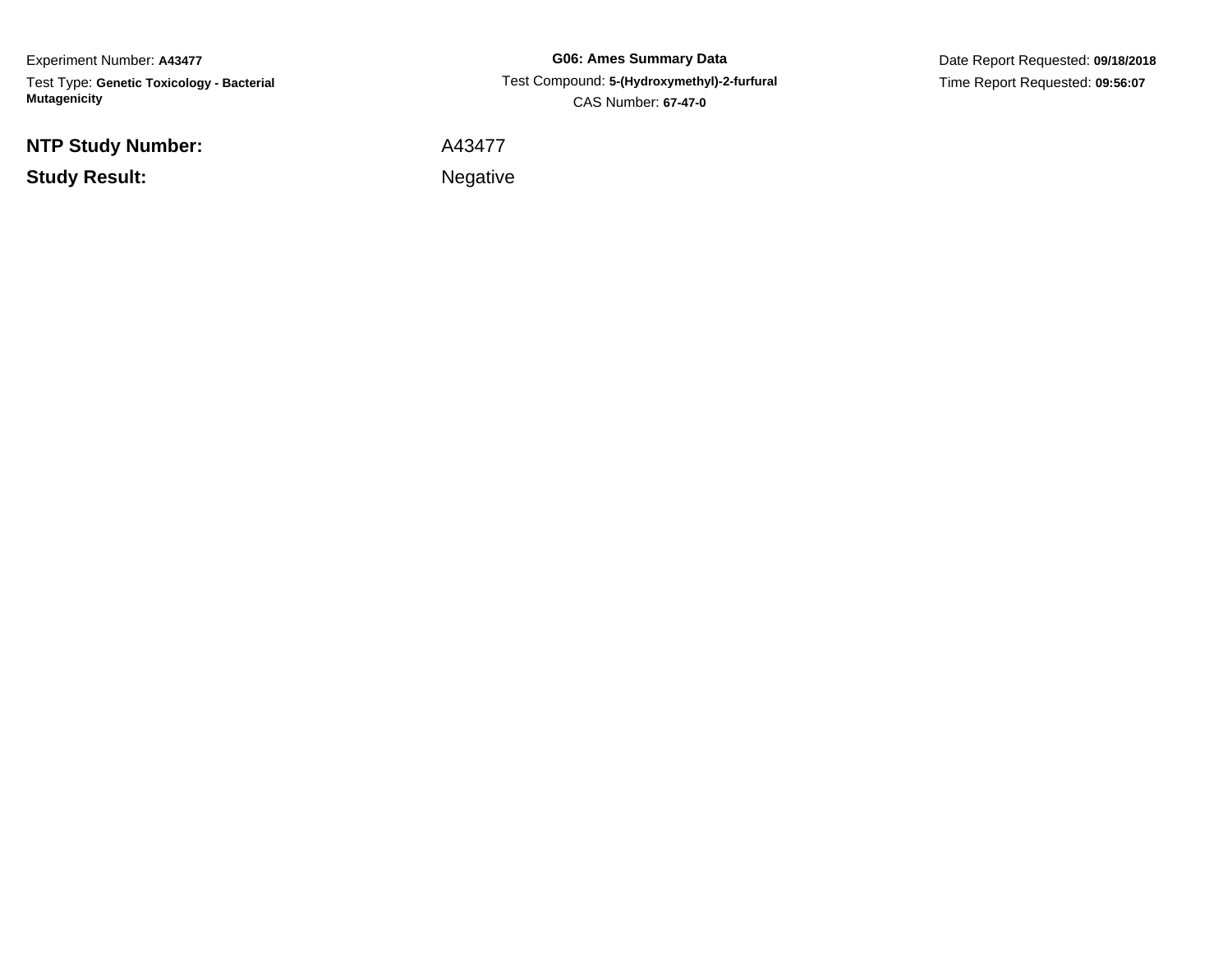| Experiment Number: A43477                 | <b>G06: Ames Summary Data</b><br>Test Compound: 5-(Hydroxymethyl)-2-furfural<br><b>CAS Number: 67-47-0</b> |                   |                        | Date Report Requested: 09/18/2018<br>Time Report Requested: 09:56:07 |  |  |  |  |
|-------------------------------------------|------------------------------------------------------------------------------------------------------------|-------------------|------------------------|----------------------------------------------------------------------|--|--|--|--|
| Test Type: Genetic Toxicology - Bacterial |                                                                                                            |                   |                        |                                                                      |  |  |  |  |
| <b>Mutagenicity</b>                       |                                                                                                            |                   |                        |                                                                      |  |  |  |  |
| Strain: TA100                             |                                                                                                            |                   |                        |                                                                      |  |  |  |  |
| Dose (ug/Plate)                           | <b>Without S9</b>                                                                                          | <b>Without S9</b> | <b>With 10% Rat S9</b> | <b>With 10% Rat S9</b>                                               |  |  |  |  |
| Vehicle Control <sup>1</sup>              | $72 \pm 4.9$                                                                                               | $70 \pm 2.6$      | $63 \pm 3.5$           | $90 \pm 7.2$                                                         |  |  |  |  |
| 1500.0                                    | $47 \pm 3.7$                                                                                               | $59 \pm 5.7$      | $57 \pm 1.7$           | $84 \pm 4.6$                                                         |  |  |  |  |
| 3500.0                                    | $50 \pm 5.5$                                                                                               | $45 \pm 5.5$      | $56 \pm 0.9$           | $83 \pm 6.1$                                                         |  |  |  |  |
| 5000.0                                    | $46 \pm 3.2$                                                                                               | $41 \pm 1.2$      | $62 \pm 1.9$           | $82 \pm 3.2$                                                         |  |  |  |  |
| 7500.0                                    | $40 \pm 2.9$                                                                                               | $37 \pm 4.4$      | $64 \pm 2.8$           | $89 \pm 2.4$                                                         |  |  |  |  |
| 10000.0                                   | $23 \pm 1.5^s$                                                                                             | $28 \pm 1.5$      | $47 \pm 7.4$           | $76 \pm 7.2$                                                         |  |  |  |  |
| <b>Trial Summary</b>                      | Negative                                                                                                   | Negative          | Negative               | Negative                                                             |  |  |  |  |
| Positive Control <sup>2</sup>             | $380 \pm 37.2$                                                                                             | $554 \pm 2.9$     |                        |                                                                      |  |  |  |  |
| Positive Control <sup>3</sup>             |                                                                                                            |                   | $1050 \pm 27.5$        | $868 \pm 76.2$                                                       |  |  |  |  |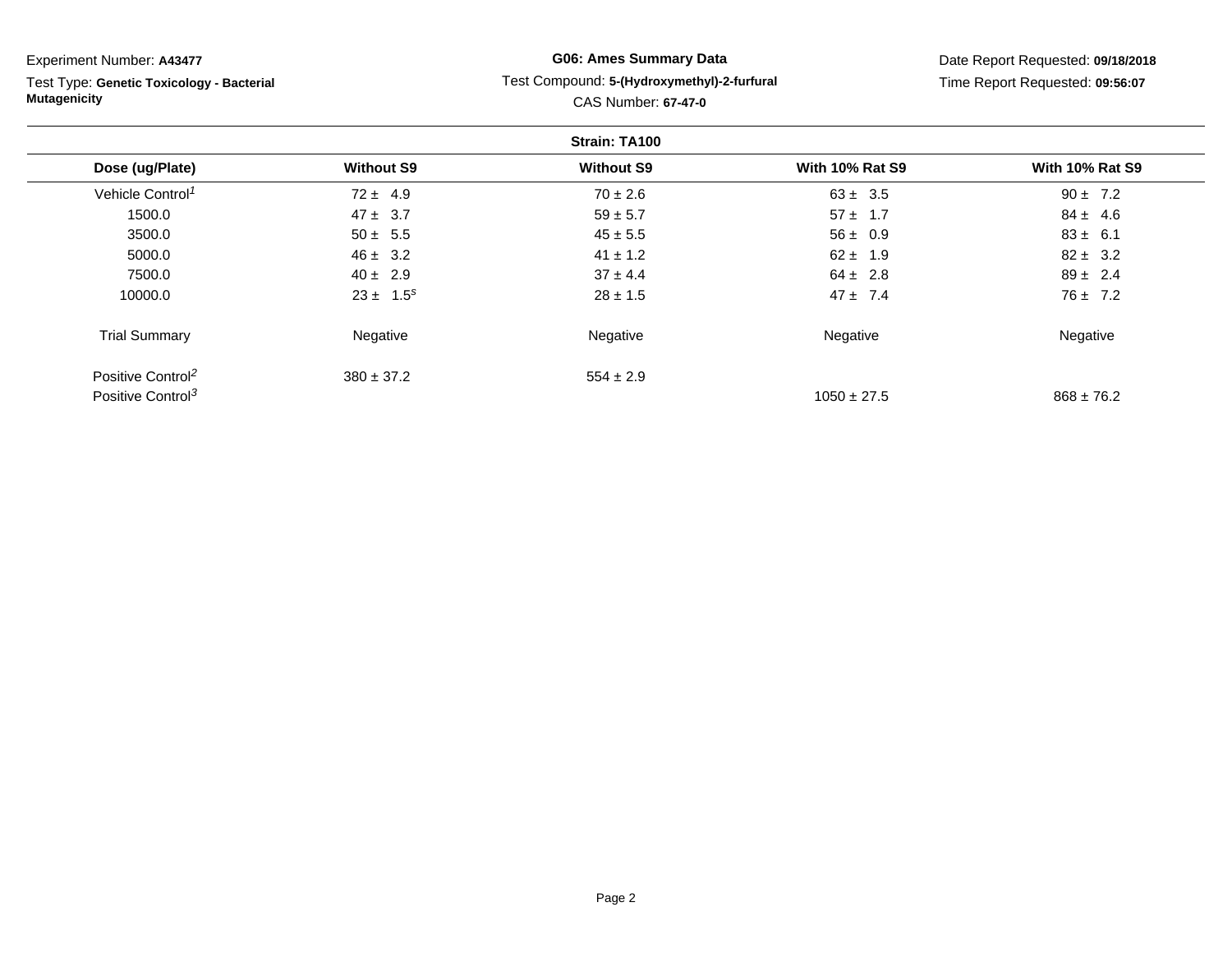| Experiment Number: A43477                 | <b>G06: Ames Summary Data</b> |                                             |                                 | Date Report Requested: 09/18/2018 |  |  |  |  |
|-------------------------------------------|-------------------------------|---------------------------------------------|---------------------------------|-----------------------------------|--|--|--|--|
| Test Type: Genetic Toxicology - Bacterial |                               | Test Compound: 5-(Hydroxymethyl)-2-furfural | Time Report Requested: 09:56:07 |                                   |  |  |  |  |
| <b>Mutagenicity</b>                       | <b>CAS Number: 67-47-0</b>    |                                             |                                 |                                   |  |  |  |  |
| <b>Strain: TA98</b>                       |                               |                                             |                                 |                                   |  |  |  |  |
| Dose (ug/Plate)                           | <b>Without S9</b>             | <b>Without S9</b>                           | <b>With 10% Rat S9</b>          | <b>With 10% Rat S9</b>            |  |  |  |  |
| Vehicle Control <sup>1</sup>              | $20 \pm 1.7$                  | $20 \pm 1.9$                                | $28 \pm 3.2$                    | $24 \pm 1.8$                      |  |  |  |  |
| 1500.0                                    | $18 \pm 2.7$                  | $28 \pm 2.7$                                | $24 \pm 3.3$                    | $33 \pm 4.6$                      |  |  |  |  |
| 3500.0                                    | $21 \pm 0.6$                  | $19 \pm 2.3$                                | $28 \pm 3.7$                    | $27 \pm 3.2$                      |  |  |  |  |
| 5000.0                                    | $24 \pm 1.9$                  | $18 \pm 1.0$                                | $27 \pm 3.0$                    | $26 \pm 1.3$                      |  |  |  |  |
| 7500.0                                    | $18 \pm 3.8$                  | $16 \pm 1.5$                                | $22 \pm 2.3$                    | $21 \pm 1.7$                      |  |  |  |  |
| 10000.0                                   | $12 \pm 1.5$                  | $12 \pm 1.2$                                | $24 \pm 2.2$                    | $21 \pm 3.2$                      |  |  |  |  |
| <b>Trial Summary</b>                      | Negative                      | Negative                                    | Negative                        | Negative                          |  |  |  |  |
| Positive Control <sup>3</sup>             |                               |                                             | $1270 \pm 95.3$                 | $1071 \pm 41.7$                   |  |  |  |  |
| Positive Control <sup>4</sup>             | $512 \pm 24.0$                | $648 \pm 26.0$                              |                                 |                                   |  |  |  |  |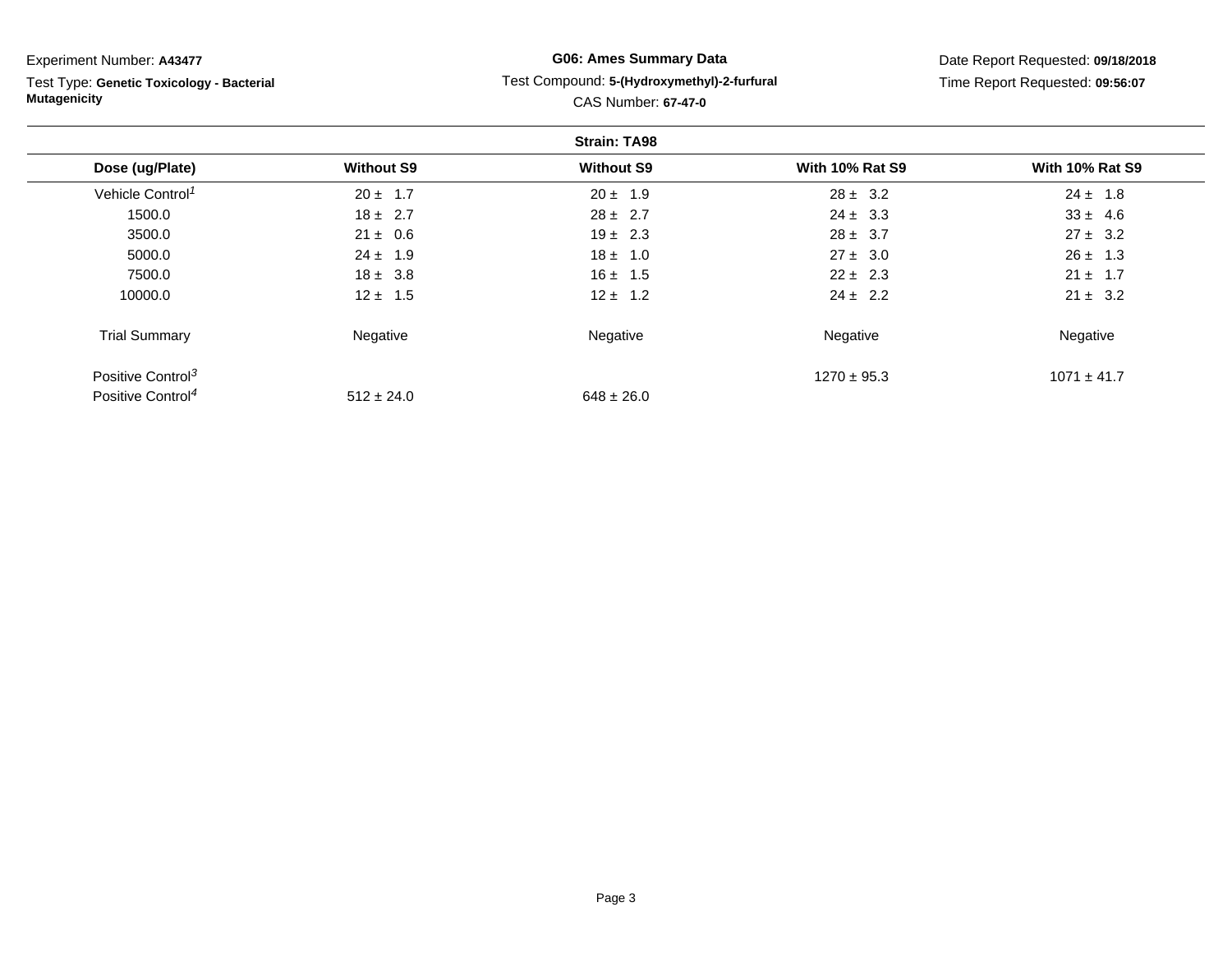Experiment Number: **A43477**

Test Type: **Genetic Toxicology - Bacterial Mutagenicity**

## **G06: Ames Summary Data** Test Compound: **5-(Hydroxymethyl)-2-furfural**CAS Number: **67-47-0**

Date Report Requested: **09/18/2018**Time Report Requested: **09:56:07**

|                               |                   | Strain: E. coli WP2 uvrA pKM101 |                        |                        |
|-------------------------------|-------------------|---------------------------------|------------------------|------------------------|
| Dose (ug/Plate)               | <b>Without S9</b> | <b>Without S9</b>               | <b>With 10% Rat S9</b> | <b>With 10% Rat S9</b> |
| Vehicle Control <sup>1</sup>  | $200 \pm 6.7$     | $143 \pm 5.0$                   | $218 \pm 14.7$         | $195 \pm 12.1$         |
| 1500.0                        | $239 \pm 2.1$     | $180 \pm 4.9$                   | $253 \pm 10.9$         | $182 \pm 6.7$          |
| 3500.0                        | $221 \pm 18.8$    | $193 \pm 3.7$                   | $276 \pm 10.1$         | $180 \pm 14.7$         |
| 5000.0                        | $206 \pm 23.7$    | $173 \pm 4.6$                   | $250 \pm 13.4$         | $179 \pm 7.6$          |
| 7500.0                        | $210 \pm 10.4$    | $180 \pm 4.5$                   | $278 \pm 9.9$          | $189 \pm 4.1$          |
| 10000.0                       | $195 \pm 11.6$    | $164 \pm 2.3$                   | $231 \pm 10.7$         | $207 \pm 12.8$         |
| <b>Trial Summary</b>          | Negative          | Negative                        | Negative               | No Call                |
| Positive Control <sup>5</sup> |                   |                                 | $869 \pm 45.1$         | $996 \pm 14.9$         |
| Positive Control <sup>6</sup> | $1814 \pm 110.7$  | $1654 \pm 52.8$                 |                        |                        |